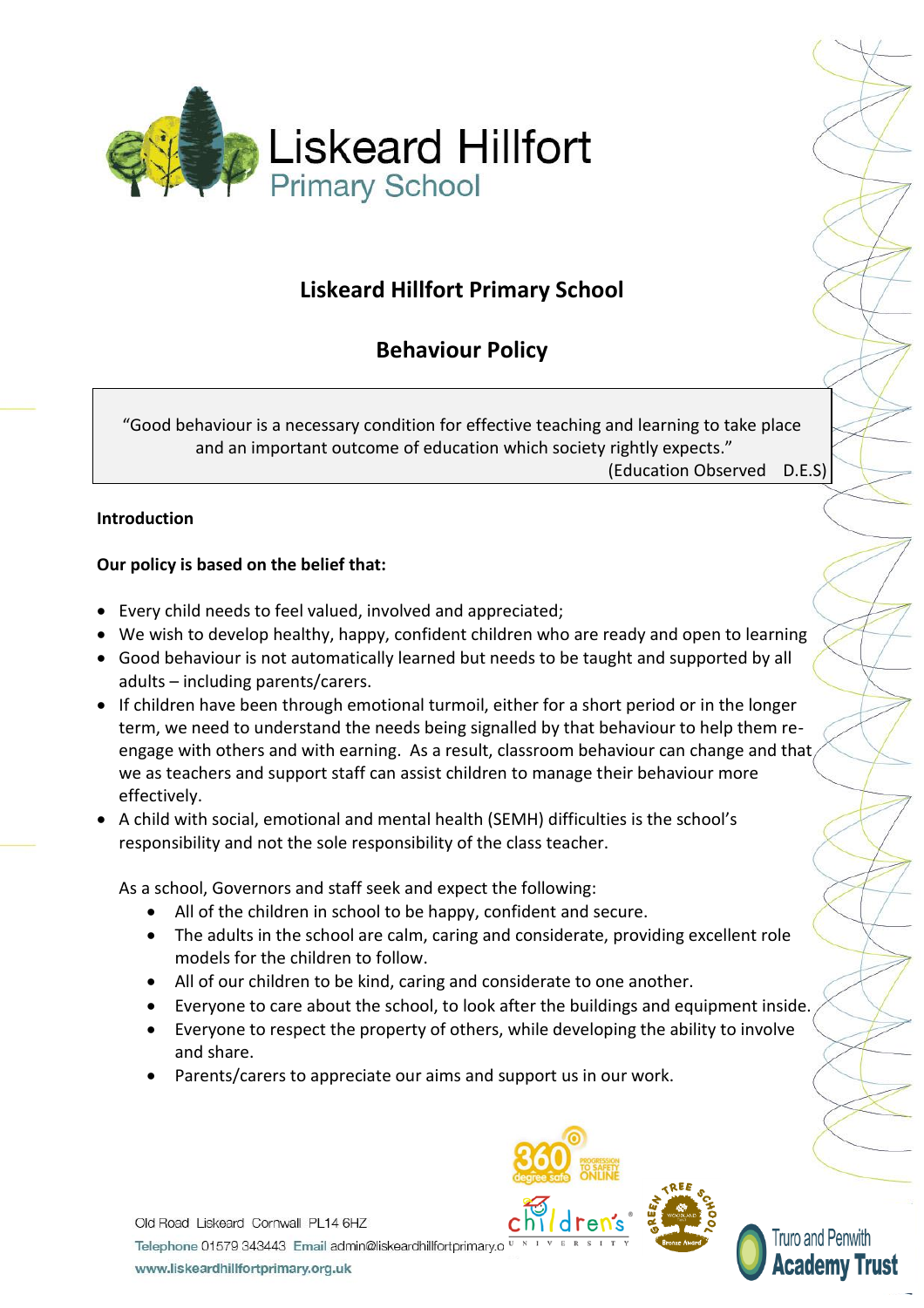

Our day to day approach will be patient and positive, knowing that children are individuals and respond well to praise and privilege. However, negative behaviour will not be ignored. It will be addressed through a range strategies.

## **Aims**

- For staff to project themselves as good role models, co-operating and supporting one another, and treating colleagues and pupils with courtesy, consideration and respect. Staff will follow the school values as much as the children.
- For staff to have high expectations for standards within the classroom with emphasis on good work habits, personal challenge and achievement for all abilities.
- To have high expectations for learning, for behaviour for learning in the classroom and for behaviour beyond the classroom. Emphasis will be placed on self-control, good conduct in and around the school, safe play and care for others.
- To provide an engaging, sequenced, broad curriculum which is both interesting and relevant.
- To provide a varied range of teaching and learning styles to suit the needs of all pupils.
- To identify early, children on the SEN register who show social and emotional difficulties, in the classroom and beyond, with appropriate provision made.
- To provide an attractive learning environment and quality resources
- To encourage children to accept varying degrees of responsibility, both in and out of the classroom with the purpose of promoting independence, self-reliance and trustworthiness.
- To make provision for a happy working atmosphere in school by promoting the pastoral care of children, with staff giving support and guidance to each individual child.
- To give consistent encouragement and reward for good behaviour, providing incentives to encourage children to make positive decisions to choose good behaviour rather than bad
- To fairly implement reward and sanctions systems.
- To encourage school/parental partnership, to promote children's education and maintain standards of behaviour.

**"**We consider that the best way to encourage good standards of behaviour in a school is a clear code of conduct backed by a balanced combination of rewards and punishments within a positive community atmosphere."

(Discipline in Schools - Elton Report)

#### **Our purpose is:-**

- to maintain good levels of behaviour
- to provide a consistent approach in rewarding good behaviour
- to provide a consistent approach in responding to unacceptable behaviour

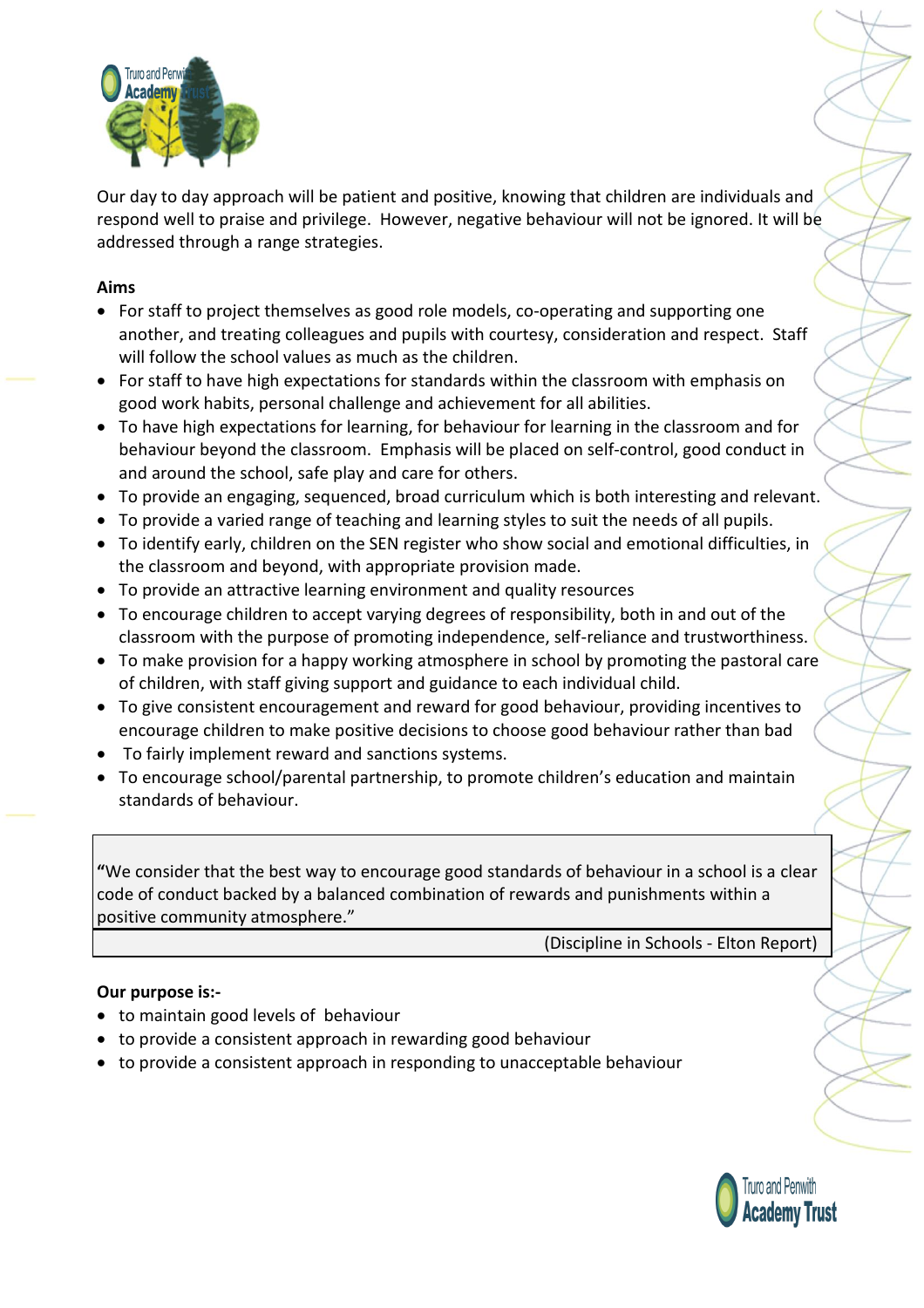

to ensure that behaviour does not inhibit learning or impede potential.

## **The Teacher's Role**

Teachers need to establish consistent levels of acceptable behaviour with the support of staff, parents, governors and the Senior Leadership Team (SLT). Positive expectations, praise and reward are the key to successful classroom management. Pupils need to know how to make good choices. They need to receive consistent positive encouragement as means of motivation. They need to be taught to manage their own behaviour.

Teachers need to recognise that effective conditions for learning: (planning, pitch, pace, participation etc) will impact positively on general classroom behaviour.

## **Rules**

School rules are kept to an essential minimum and are included in our home/school agreement. They have been developed to be meaningful to children. They are all designed to develop courtesy, good manners and mutual respect. They are to protect children from injury, to care for equipment and to maintain a hygienic, healthy environment.

Anti-social behaviour is not condoned. It is essential that parents/carers and teachers work together through discussion and act upon any problems which develop.

If damage or loss is caused to school property through repeated carelessness or vandalism, parents will be asked to ensure that their child repays a reasonable proportion of the cost from pocket money. Any action however, will be with understanding and in keeping with that of a responsible parent.

## **Working with other agencies**

The school recognises the legal duty of care in the Equality Act 2010 in respect of safeguarding and in respect of pupils with Special Educational Needs (SEN). For some pupils their behaviour difficulties may be so severe and complex that they may require a more sensitive and differentiated approach through the development of an Education Health Care Plan. This will be determined be the SENCO and through Educational Psychologist advice. (See the Special Educational Needs and Disability Policy for more details).

We also recognise that specialist behaviour intervention is required for some situations and for pupils who continue to exhibit inappropriate behaviour despite our efforts to help them. These

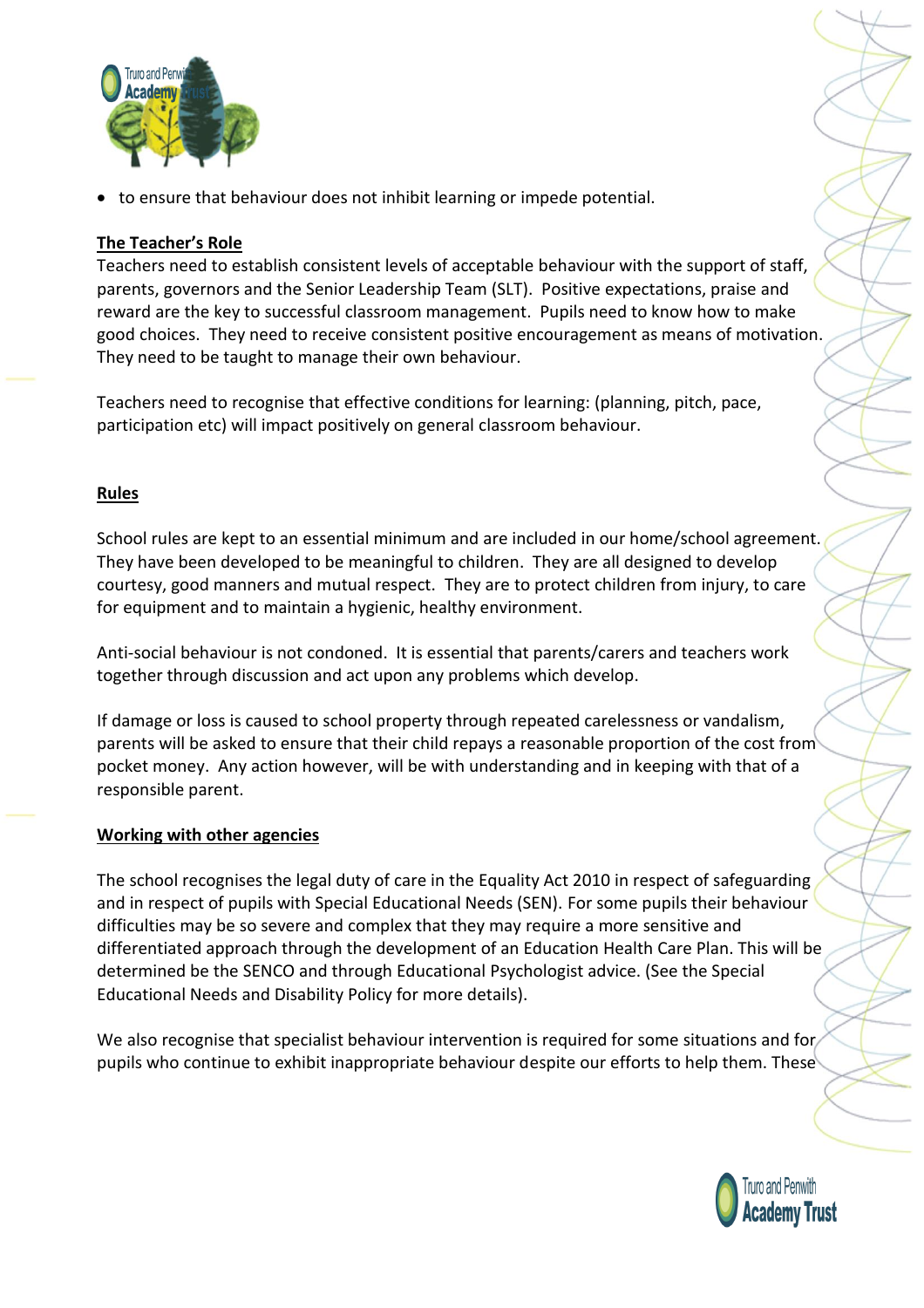

will be referred to the Special Education Needs Co-ordinator (SENCO) for further investigation. In some cases, the advice of an Educational Psychologist will be sought.

# **Behaviour for learning**

Rather than focusing on unwanted behaviours, at Liskeard Hillfort Primary School we believe in creating a positive 'can do' environment to help pupils understand the behaviour skills they need for learning –what the teacher wants them to do and why this will help them to learn. We believe putting a value on positive behaviours enables and maximises learning.

How our teachers establish a positive climate for learning is crucial to this. It begins with recognition that this is a core element and one that is directly under their influence. The teachers at Liskeard Hillfort Primary School will use approaches that aim to promote learning behaviour- those that develop positive relationships and an appropriate emotional climate in the classroom. These approaches will:

- focus on high quality teaching that engages and motivates children
- $\bullet$  Be positive emphasising expectations, not negative behaviour
- Be centred on effective relationships between pupils, and between pupils and teacher
- Value and reward behaviour that maximises pupil learning
- Set attainable targets for behaviour, based on individual pupils' circumstances
- Be relevant and be consistently applied to all pupils at all stages.

## **Parental/carer Involvement**

Our school policy is to involve parents/carers as soon as possible (when behaviour does not meet the required standard) and to work closely with them until behaviour problems are eliminated. In practice this usually means that weekly appointments are made to monitor progress both in school and at home. We send home a behaviour contract which has the school rules, rewards and consequences highlighted. We ask parents to discuss them with their children, sign it and return it to school.

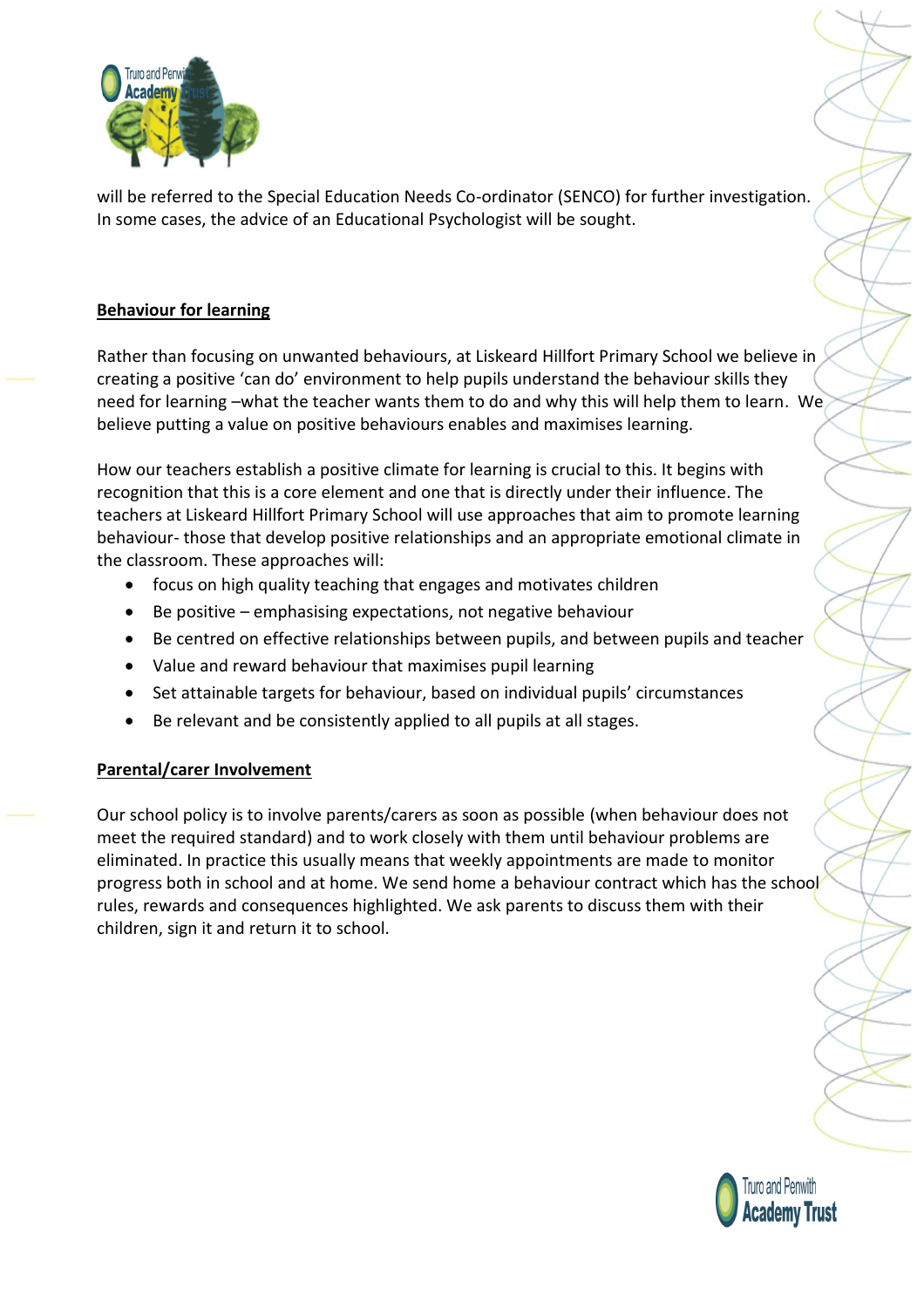

### **Health and Safety expectations:**

#### **Food and drink**

Children may bring fruit from home to eat at morning play. They may also obtain fruit at breakfast club and in EYFS/KS1 through the National Fruit Scheme.

#### **Jewellery**

Watches and stud earrings are the only items of jewellery which may be worn at school. Watches to be removed before PE/Swimming

#### **PE Kit**

School uniform policy to be observed.

## **School Clothing**

The school has a separate school uniform policy. Uniform may be purchased from the school office. Parents/carers are asked to send their children to school tidy and appropriately dressed for the weather of the day. Only flat-heeled sensible shoes should be worn. Black shoes not trainers. Plain socks/tights to be worn.(navy, grey, black and white)

All clothes and shoes to be clearly named.

## **Personal property**

The school cannot accept responsibility for the loss or damage to clothing or personal property. Toys, games and sports equipment must not be brought to school (except on special occasions when the teacher gives permission). Any money brought into school should be handed in as soon as possible and never left in trays, bags or coats.

Suitable toys, games and sports equipment are provided for the playground and indoor play. Unsuitable equipment may present a risk to children and present the potential for theft.

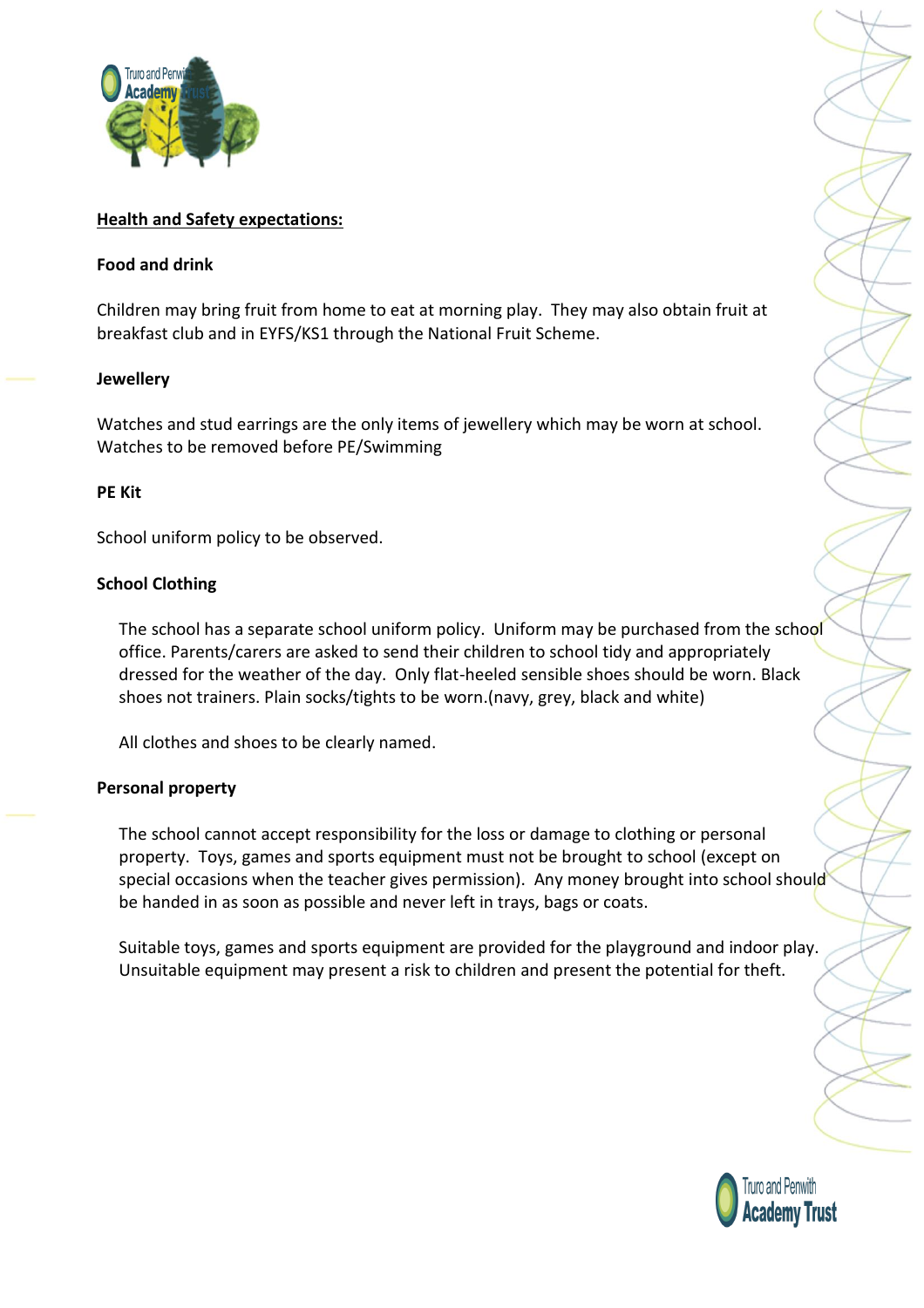

#### **Mobile Phones**

Mobile phones can only be brought to school by Year 5 and 6 children who walk to/from school on their own. They are handed to the class teacher for safe-keeping on arrival and collected from them at the end of the day.

#### **Reward strategy:**

100 Dojos: Bronze award

200 Dojos: Silver award

300 Dojos: Gold award

A maximum of 1 Dojo will be awarded at once and these will be awarded for demonstrating one of our Core values:

- Aspiration
- Challenge
- Courage
- Kindness
- Resilience

Dojos will also be awarded for homework, an excellent standard of written work and excellent contributions in lessons.

(In EYFS, each child needs to accrue 10 stickers on their individual chart in order to receive a reward.)

## **Star of the Week.**

On a weekly basis, the class teacher can choose one child to receive Star of the Week. Children will be awarded Star of the Week for producing a piece of work that demonstrates excellence for that individual.

## **Class points**

At the beginning of each week, each class begins with 20 class points. (Class points can be deducted.) If the class achieves 35 points by the end of the week, they will have accrued 15 minutes of reward time which they will receive at the end of each half-term. In EYFS, at the beginning of the week, each class begins with zero and if they have achieved 10 class points by the end of the week, the class will receive reward time.

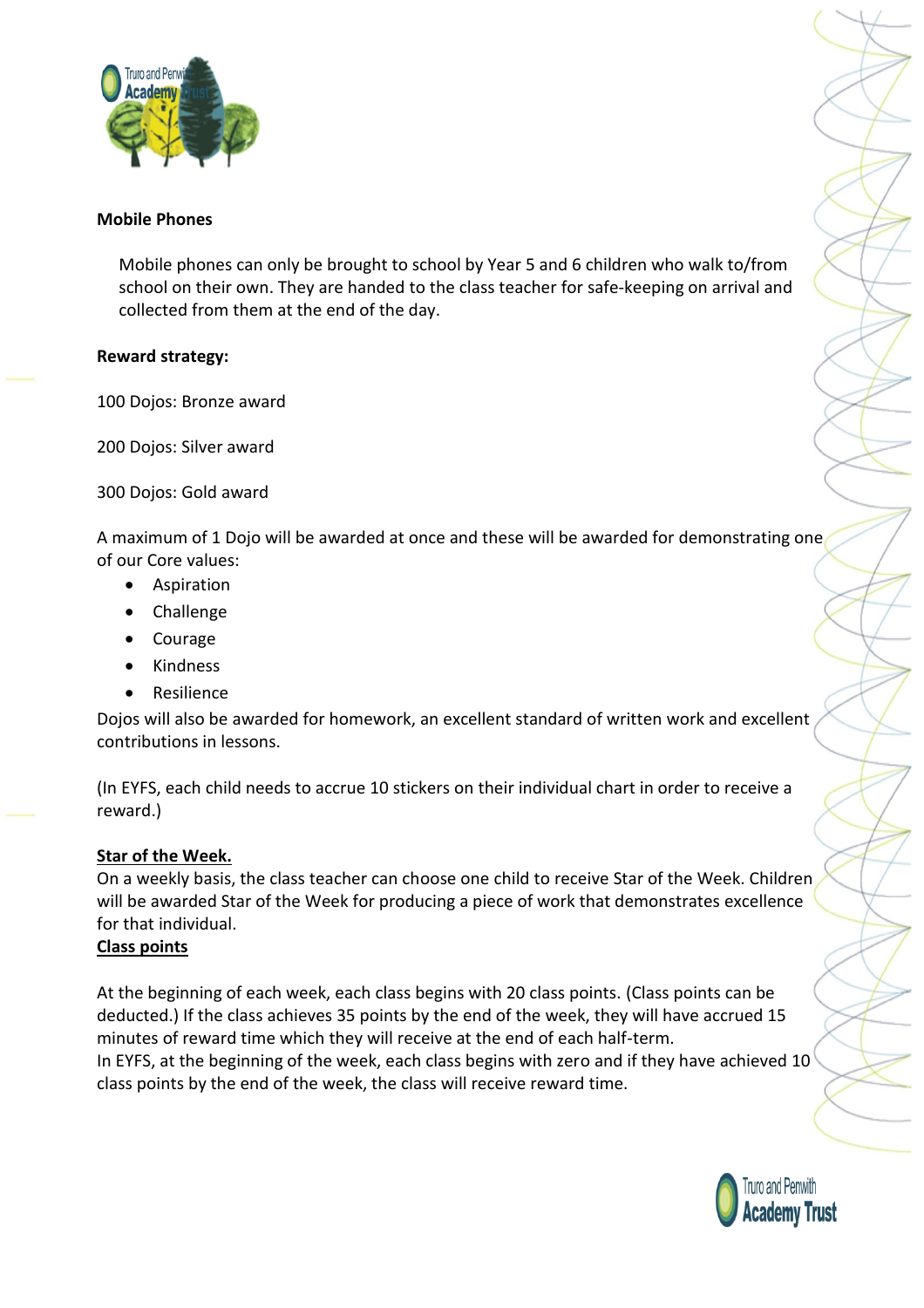

#### **Consequences**

Verbal warning

Final warning: as above

'Yellow' card: goes to a designated area of the classroom for 10 minutes.

'Red' card: child is sent to another classroom for the rest of the morning/afternoon respectively.

Member of SLT is to be alerted if a child's behaviour escalates.

Yellow and Red cards are recorded in the 'Behaviour Log.'

In EYFS, if a child receives 3 'Oops' within a day, they will have 'Time Out' in the class for 5 minutes. If the child's behaviour continues to escalate, they will be sent to the partner class for a designated period of time.

#### **Exclusion**

Please refer to 'Exclusion from maintained schools, Academies and pupil referral units in England 2012.'

The Government supports head teachers in using exclusion as a sanction where it is warranted. At Liskeard Hillfort Primary School exclusion will be avoided wherever possible with early intervention made to identify and address underlying causes of disruptive behaviour as soon as possible.

The Headteacher decides whether to exclude a pupil, for a fixed term or permanently, considering all the circumstances, the evidence available and the need to balance the interests of pupil against those of the whole academy community. It is the school's responsibility to ensure that exclusions are not issued in the heat of the moment and only considered if there is a threat to the safety of others in the school or the pupil concerned.

While exclusion may still be the appropriate sanction, the Headteacher will take account of any contributing factors identified after an incident of poor behaviour has occurred. For example, if pupil has suffered bereavement, has mental health issues or has been subject to bullying.

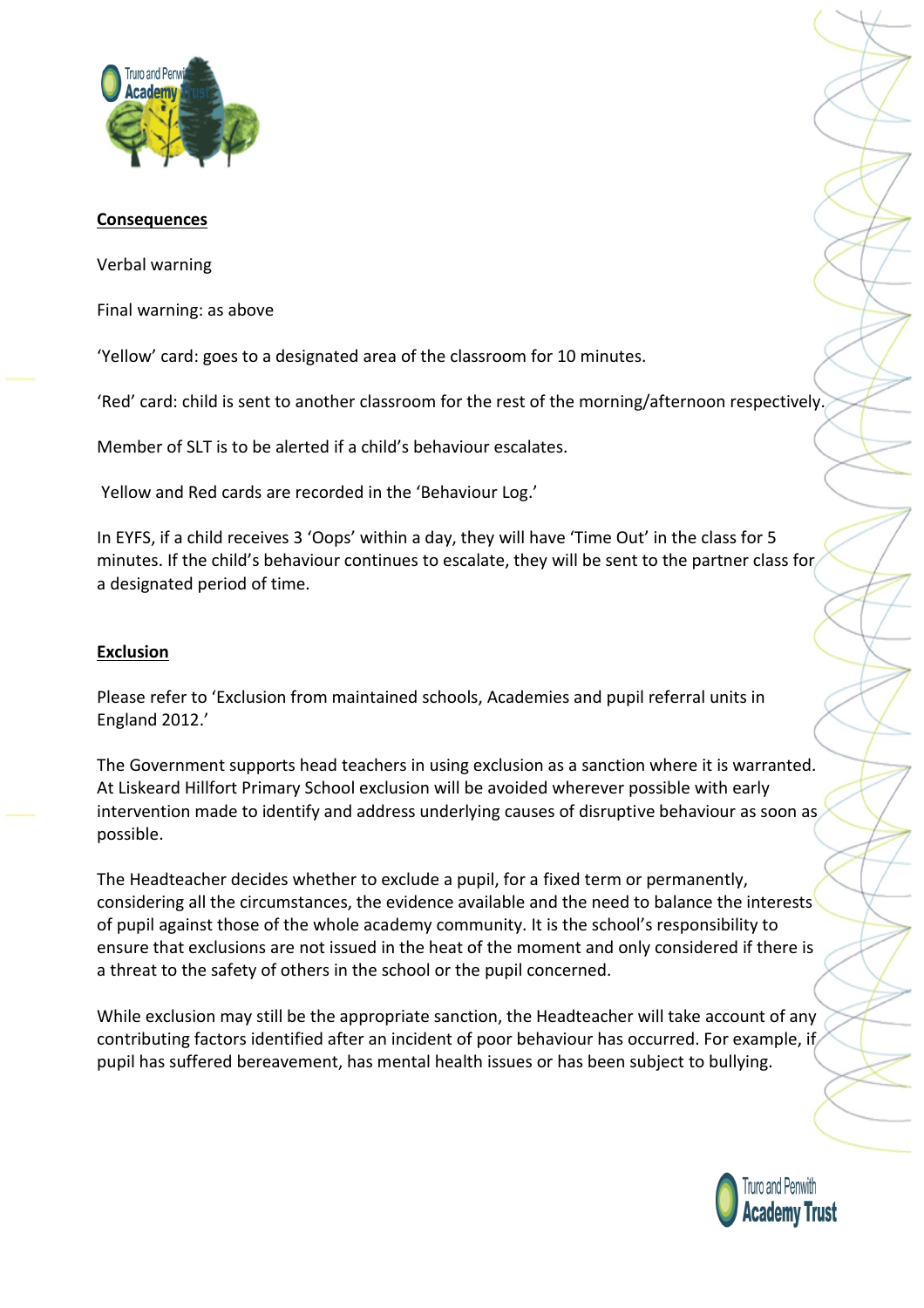

## **Fixed-term exclusion**

A pupil may be excluded for one or more fixed periods (up to a maximum of 45 school days in a single academic year). This can include exclusion from the academy's premises for lunchtime periods (counted as a half-day exclusion). The behaviour of pupils outside school can also be considered as grounds for exclusion. Where exclusion does occur, we will risk assess for the safety of sending a child home on exclusion.

In exceptional cases, usually where further evidence has become known, a fixed period exclusion may be extended or converted to a permanent exclusion where this is justified.

#### **Permanent exclusion**

Permanent exclusion will only be used as a last resort, in response to a serious breach, or persistent breaches, of the academy's behaviour policy; **and** where allowing the pupil to remain in school would seriously harm the education or welfare of the pupil or others in the academy.

#### **Parents' right to appeal**

Depending on the type of exclusion, in most cases parents will have the right to make representations to the local governing body (or discipline committee). In all cases of permanent exclusion, parents will have the additional right to appeal to an independent appeal panel.

#### **Pupils' education while excluded from school**

Liskeard Hillfort Primary School has a duty to provide suitable full-time education for the excluded pupil from the sixth school day of any fixed period exclusion of more than five consecutive school days. The Local Authority is under a duty to provide suitable full-time education from the sixth school days of a permanent exclusion.

Parents must take responsibility for their child if they are excluded from school, and must ensure that they are no in a public place without good reason during school hours within the first five days of any exclusion. If they do not, the school or Local Authority may issue a penalty fine.

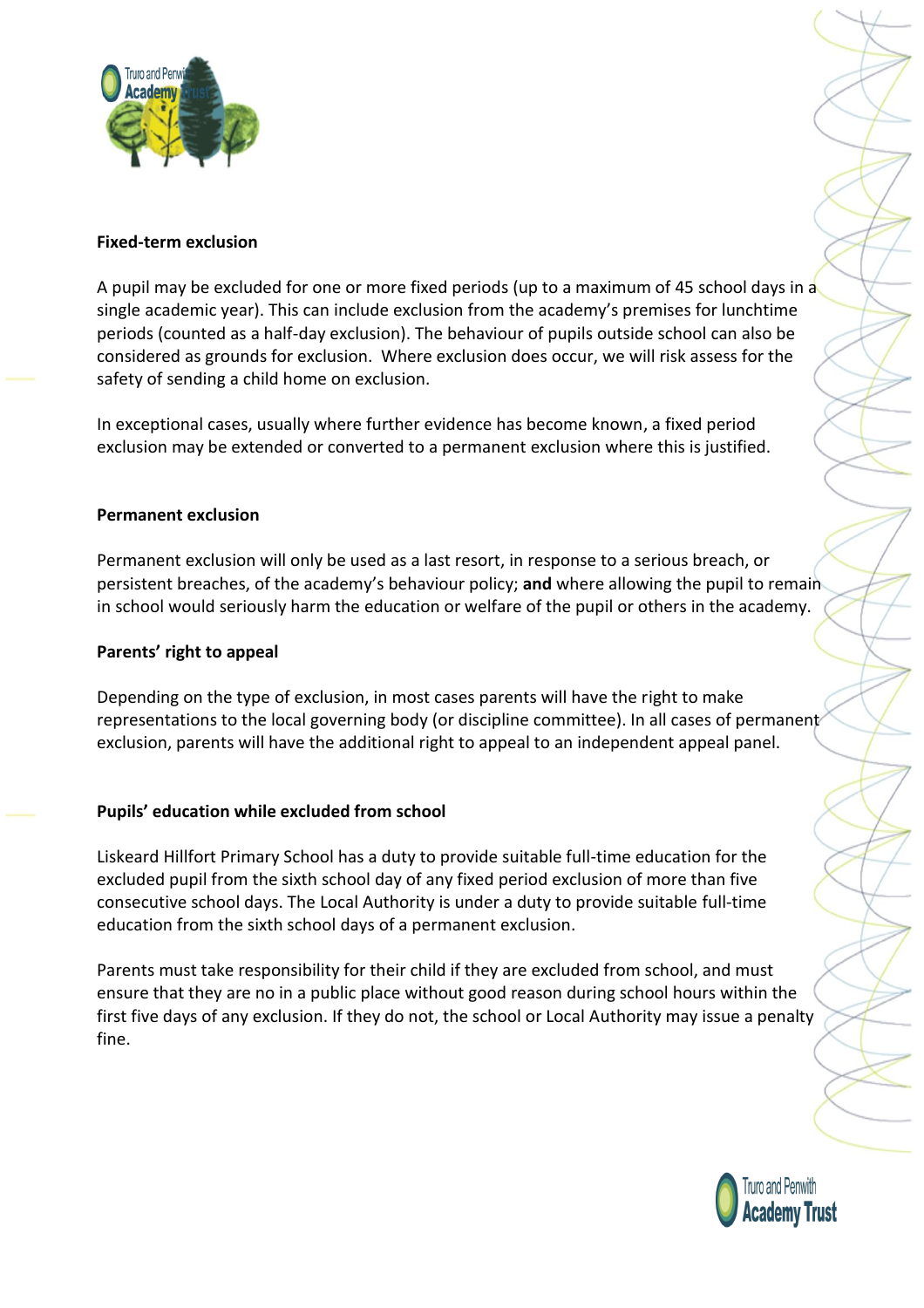

On occasion, physical restraint will be deployed in the best interests of the child and it will be reasonable, proportionate and necessary. With all physical restraints, the parents/carers are informed and the restraint is recorded. The pupil will subsequently have an I.B.P (Individual Behaviour Plan) and a risk assessment to reduce the risk of restraint being used again.

Members of staff have the power to use reasonable force to prevent pupils committing an offence, injuring themselves or others, or damaging property and to maintain good order and discipline in the classroom. ('Behaviour and discipline in schools' – February 2014:DFE)

# **Confiscation of inappropriate items**

This policy aligns with the description of what the law allows in the DfE Behaviour and Discipline in School: Advice for headteachers and school staff (2016) which can be found here.

The law enables academy staff to confiscate, retain or dispose of a pupil's property as a punishment, so long as it is reasonable in the circumstances. They can seize any prohibited item found because if a search. They can also seize any item, however found, which they consider harmful or detrimental to school discipline.

The law also protects them from the liability for damage to, or loss of, any confiscated items provided they have acted lawfully.

Any item which staff consider to be dangerous or criminal must be brought to the attention of a senior member of staff immediately.

The Headteacher decides whether an item is to be confiscated and retained or disposed of.

## **Confiscated items**

At Liskeard Hillfort Primary School staff confiscating items should hand these into a relevant member of the support staff designated by the Headteacher as soon as possible. They must also complete the necessary information to identify the item, the date it was confiscated, the name of the pupil and the member of staff's name. The confiscated item must not be given to another pupil to hand in or be left in an unsecure area at any time.

The Senior Leadership Team will support all staff dealing with any serious misdemeanour occurring in school. They will ensure that incidents are investigated thoroughly.

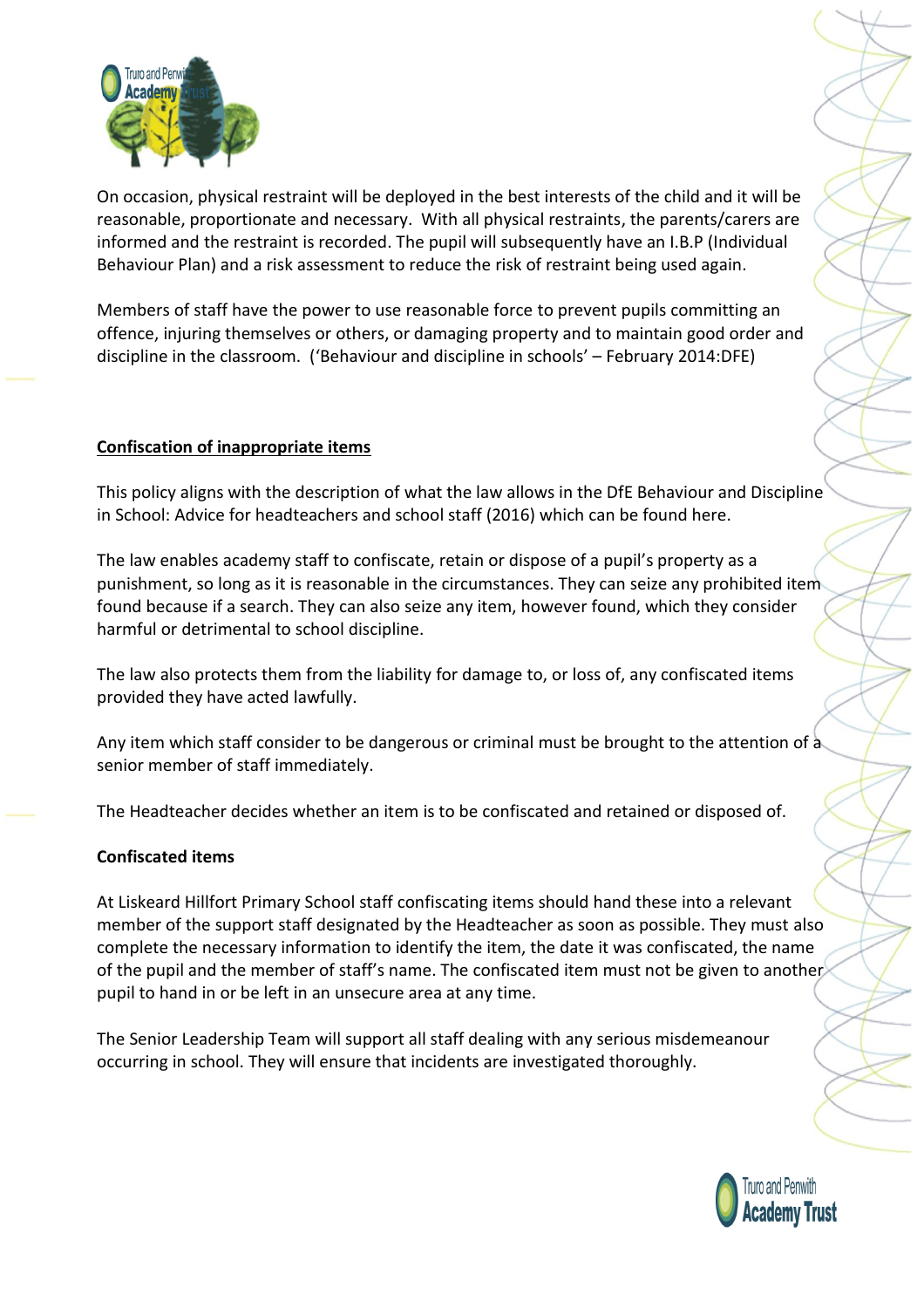

The class teacher will be informed and incidents will be recorded in the class behaviour log and in individual pupil files. Parents/ carers in turn will be notified by telephone or letter straight away. Senior Leadership Team will follow up matters, engaging with the child in a thorough review of attitudes, values and behaviour.

The following list gives examples of what we believe constitutes a serious misdemeanour.

- fighting/physical assault
- persistent name calling/verbal abuse
- vandalism
- theft
- racist/homophobic abuse
- use of sexualised language
- bullying
- swearing
- throwing dangerously
- persistent disruptive behaviour
- defying staff
- running out of school
- damage to school property

## **Children with specific needs**

The school acknowledges that a small minority of children for whatever reason lack the resources to make the correct choices available to them in order to control their own behaviour. This may be especially true of children with or being assessed for specific specialist support which may be recorded as part of an education health and care plan. For these children neither the normal rewards or sanctions procedures may be sufficient to support them or protect other children from their actions.

Individual Behaviour Plans (IBP) will be developed for pupils who need a personalised approach to behaviour development and management. The need for an IBP will be identified by teachers and parents working in partnership to identify specific needs and solutions. Analysis of the sanction system may also identify the need of a personalised intervention for key children.

## **Unfounded malicious allegations against a member of staff**

Where a pupil makes an unfounded malicious allegation against a member of staff, the pupil could be either internally or externally excluded depending upon the circumstances. The terms